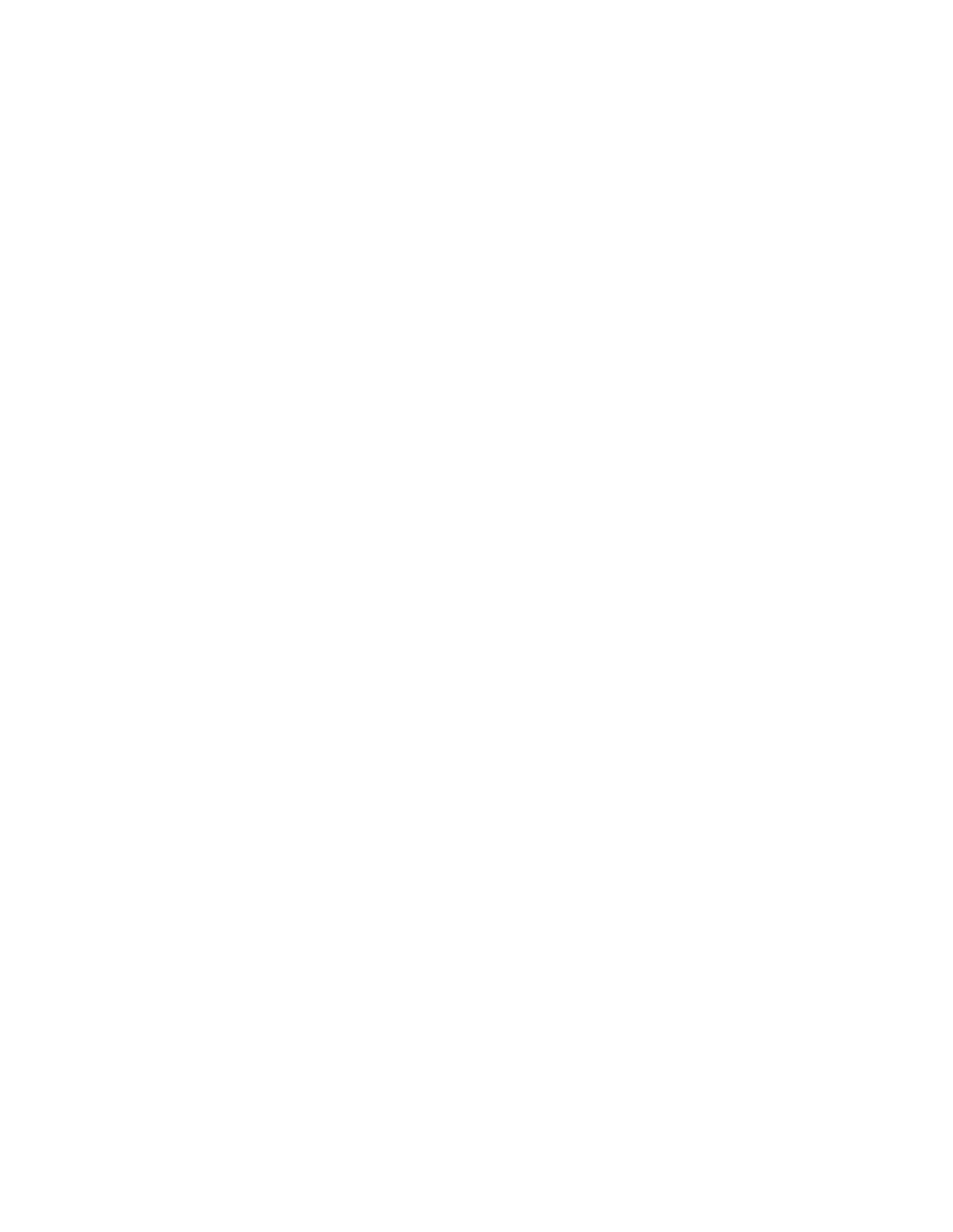# *In the House of Representatives, U. S.,*

*September 18, 2000.*

*Resolved*, That the bill from the Senate (S. 1849) entitled ''An Act to designate segments and tributaries of White Clay Creek, Delaware and Pennsylvania, as a component of the National Wild and Scenic Rivers System'', do pass with the following

## **AMENDMENT:**

Strike out all after the enacting clause and insert: 1 *SECTION 1. SHORT TITLE.*

2 *This Act may be cited as the ''White Clay Creek Wild* 3 *and Scenic Rivers System Act''.*

### 4 *SEC. 2. FINDINGS.*

5 *Congress finds that—*

 *(1) Public Law 102–215 (105 Stat. 1664) di- rected the Secretary of the Interior, in cooperation and consultation with appropriate State and local governments and affected landowners, to conduct a study of the eligibility and suitability of White Clay Creek, Delaware and Pennsylvania, and the tribu- taries of the creek for inclusion in the National Wild and Scenic Rivers System;*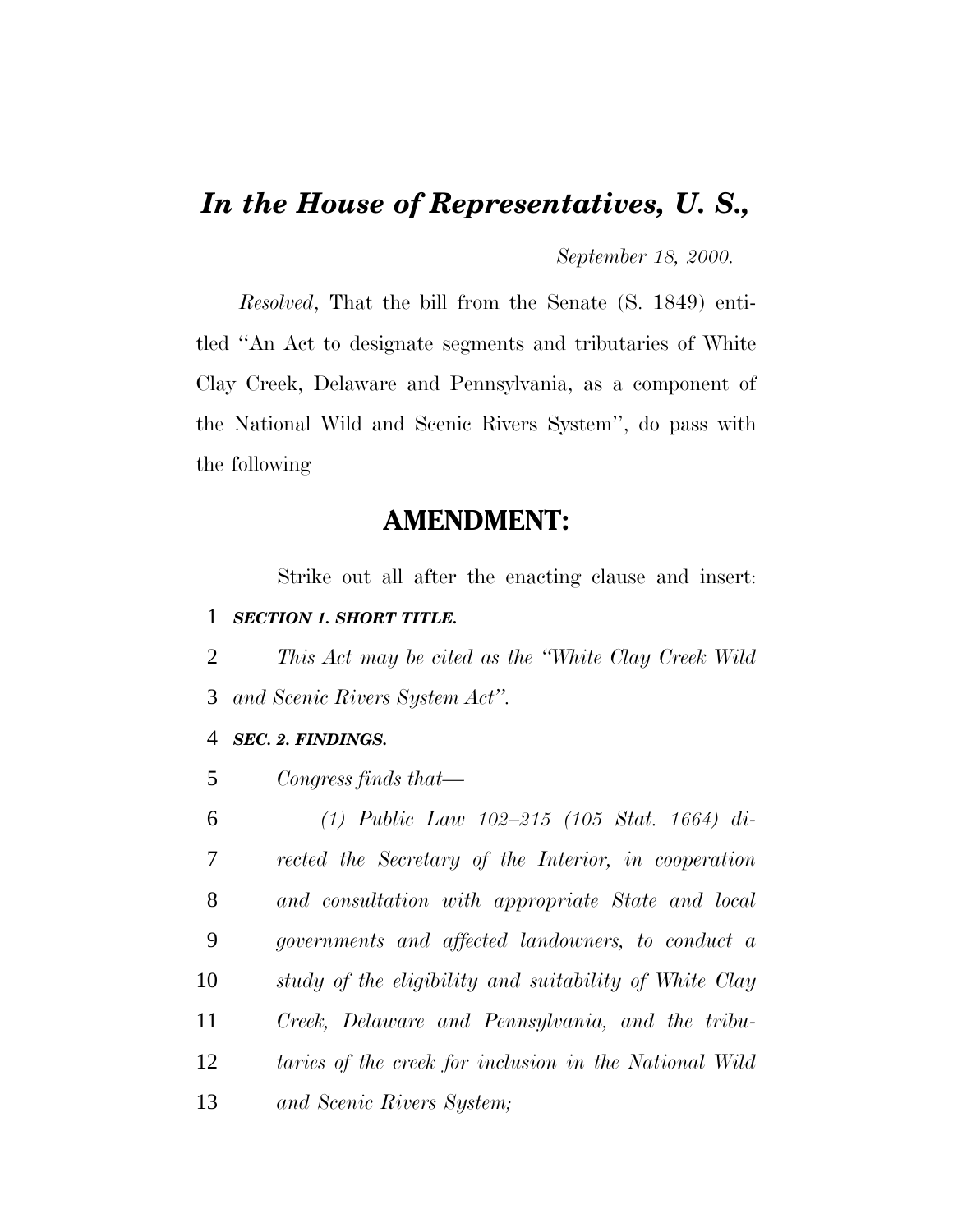| $\mathbf{1}$   | $(2)$ as a part of the study described in paragraph   |
|----------------|-------------------------------------------------------|
| $\overline{2}$ | (1), the White Clay Creek Wild and Scenic Study       |
| 3              | Task Force and the National Park Service prepared     |
| $\overline{4}$ | a watershed management plan for the study area en-    |
| 5              | titled "White Clay Creek and Its Tributaries Water-   |
| 6              | shed Management Plan", dated May 1998, that estab-    |
| 7              | lishes goals and actions to ensure the long-term pro- |
| 8              | tection of the outstanding values of, and compatible  |
| 9              | management of land and water resources associated     |
| 10             | with, the watershed; and                              |
| 11             | $(3)$ after completion of the study described in      |
| 12             | paragraph (1), Chester County, Pennsylvania, New      |
| 13             | Castle County, Delaware, Newark, Delaware, and 12     |
| 14             | Pennsylvania municipalities located within the wa-    |
| 15             | tershed boundaries passed resolutions that—           |
| 16             | $(A)$ expressed support for the White Clay            |
| 17             | Creek Watershed Management Plan;                      |
| 18             | $(B)$ expressed agreement to take action to           |
| 19             | implement the goals of the Plan; and                  |
| 20             | $(C)$ endorsed the designation of the White           |
| 21             | Clay Creek and the tributaries of the creek for       |
| 22             | inclusion in the National Wild and Scenic Riv-        |
| 23             | ers System.                                           |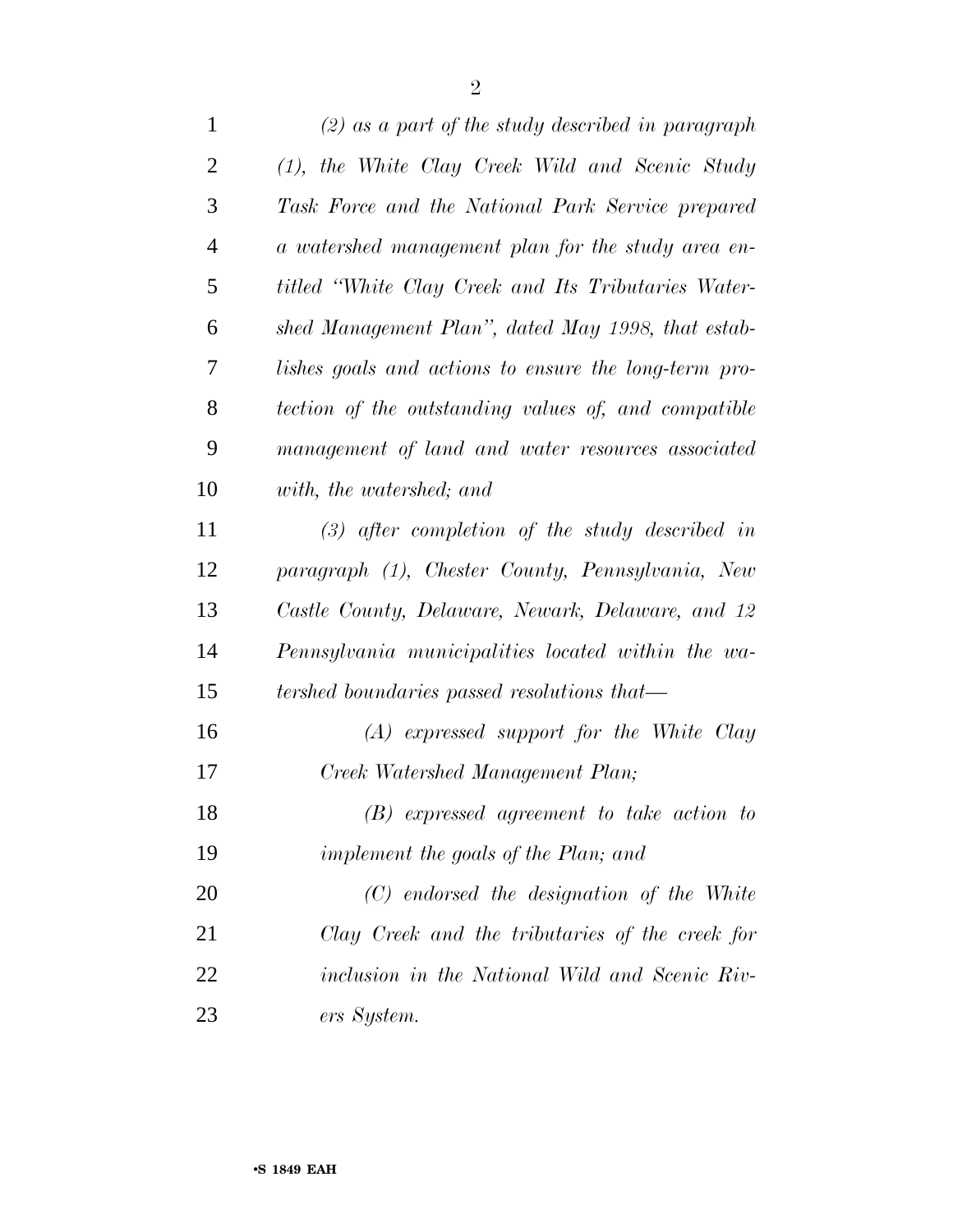#### *SEC. 3. DESIGNATION OF WHITE CLAY CREEK.*

 *Section 3(a) of the Wild and Scenic Rivers Act (16 U.S.C. 1274(a)) is amended by adding at the end the fol-lowing:*

 *''(162) WHITE CLAY CREEK, DELAWARE AND PENN- SYLVANIA.—The 190 miles of river segments of White Clay Creek (including tributaries of White Clay Creek and all second order tributaries of the designated segments) in the States of Delaware and Pennsylvania, as depicted on the recommended designation and classification maps (dated June 2000), to be administered by the Secretary of the Inte-rior, as follows:*

 *''(A) 30.8 miles of the east branch, including Trout Run, beginning at the headwaters within West Marlborough township downstream to a point that is 500 feet north of the Borough of Avondale wastewater treatment facility, as a recreational river.*

 *''(B) 15.0 miles of the east branch beginning at the southern boundary line of the Borough of Avondale to a point where the East Branch enters New Garden Township at the Franklin Township boundary line, including Walnut Run and Broad Run outside the boundaries of the White Clay Creek Preserve, as a recreational river.*

•**S 1849 EAH** *''(C) 4.0 miles of the east branch that flow through the boundaries of the White Clay Creek Pre-*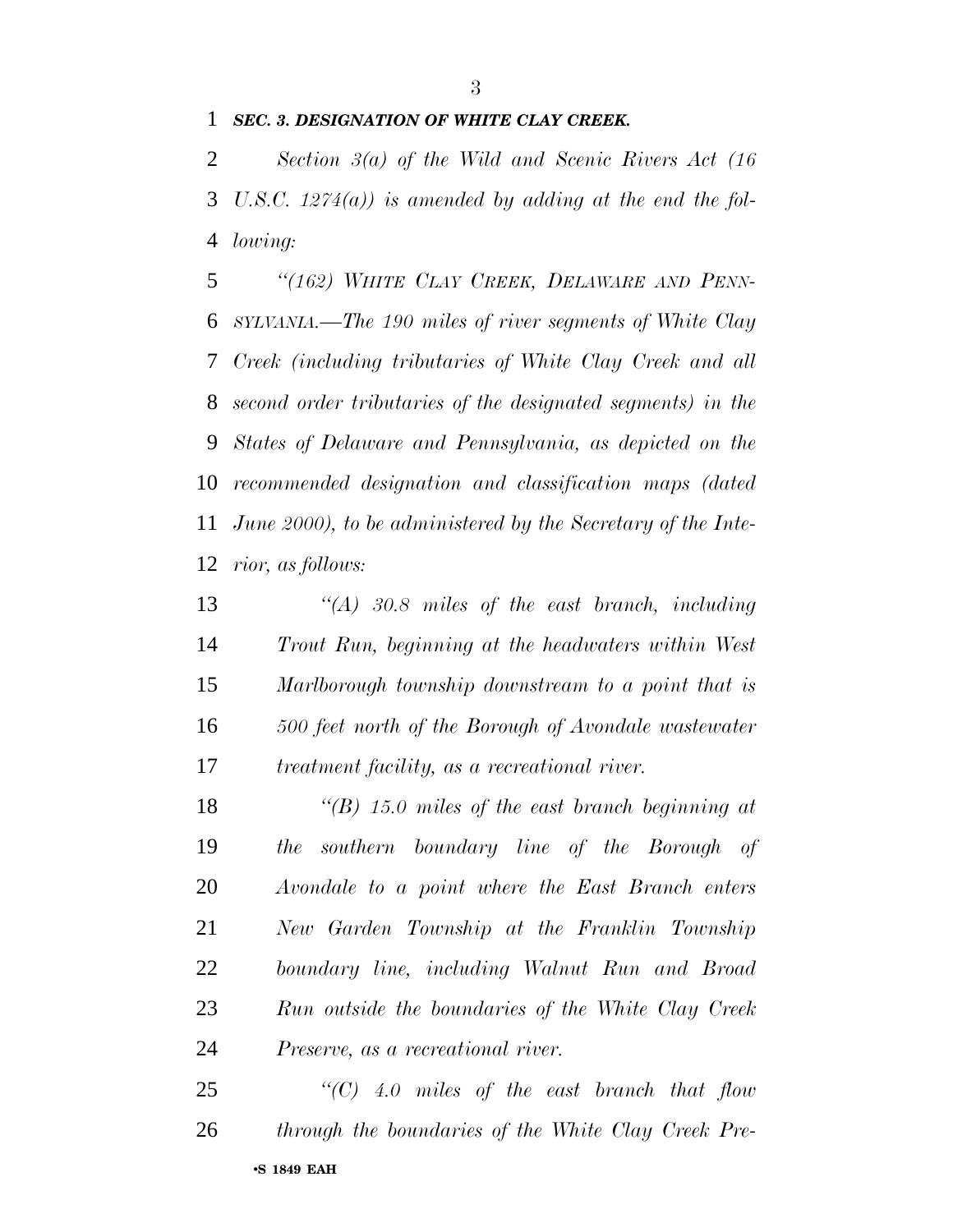| $\mathbf{1}$   | serve, Pennsylvania, beginning at the northern bound-   |
|----------------|---------------------------------------------------------|
| $\overline{2}$ | ary line of London Britain township and downstream      |
| 3              | to the confluence of the middle and east branches, as   |
| $\overline{4}$ | a scenic river.                                         |
| 5              | $\lq (D)$ 6.8 miles of the middle branch, beginning     |
| 6              | at the headwaters within Londonderry township           |
| 7              | downstream to a point that is 500 feet north of the     |
| 8              | Borough of West Grove wastewater treatment facility,    |
| 9              | as a recreational river.                                |
| 10             | " $(E)$ 14 miles of the middle branch, beginning at     |
| 11             | a point that is 500 feet south of the Borough of West   |
| 12             | Grove wastewater treatment facility downstream to       |
| 13             | the boundary of the White Clay Creek Preserve in        |
| 14             | London Britain township, as a recreational river.       |
| 15             | $\lq (F)$ 2.1 miles of the middle branch that flow      |
| 16             | within the boundaries of the White Clay Creek Pre-      |
| 17             | serve in London Britain township, as a scenic river.    |
| 18             | $\lq\lq(G)$ 17.2 miles of the west branch, beginning at |
| 19             | the headwaters within Penn township downstream to       |
| 20             | the confluence with the middle branch, as a rec-        |
| 21             | <i>reational</i> river.                                 |
| 22             | $H(H)$ 12.7 miles of the main stem, excluding           |
| 23             | Lamborn Run, that flow through the boundaries of        |
| 24             | the White Clay Creek Preserve, Pennsylvania and         |
| 25             | Delaware, and White Clay Creek State Park, Dela-        |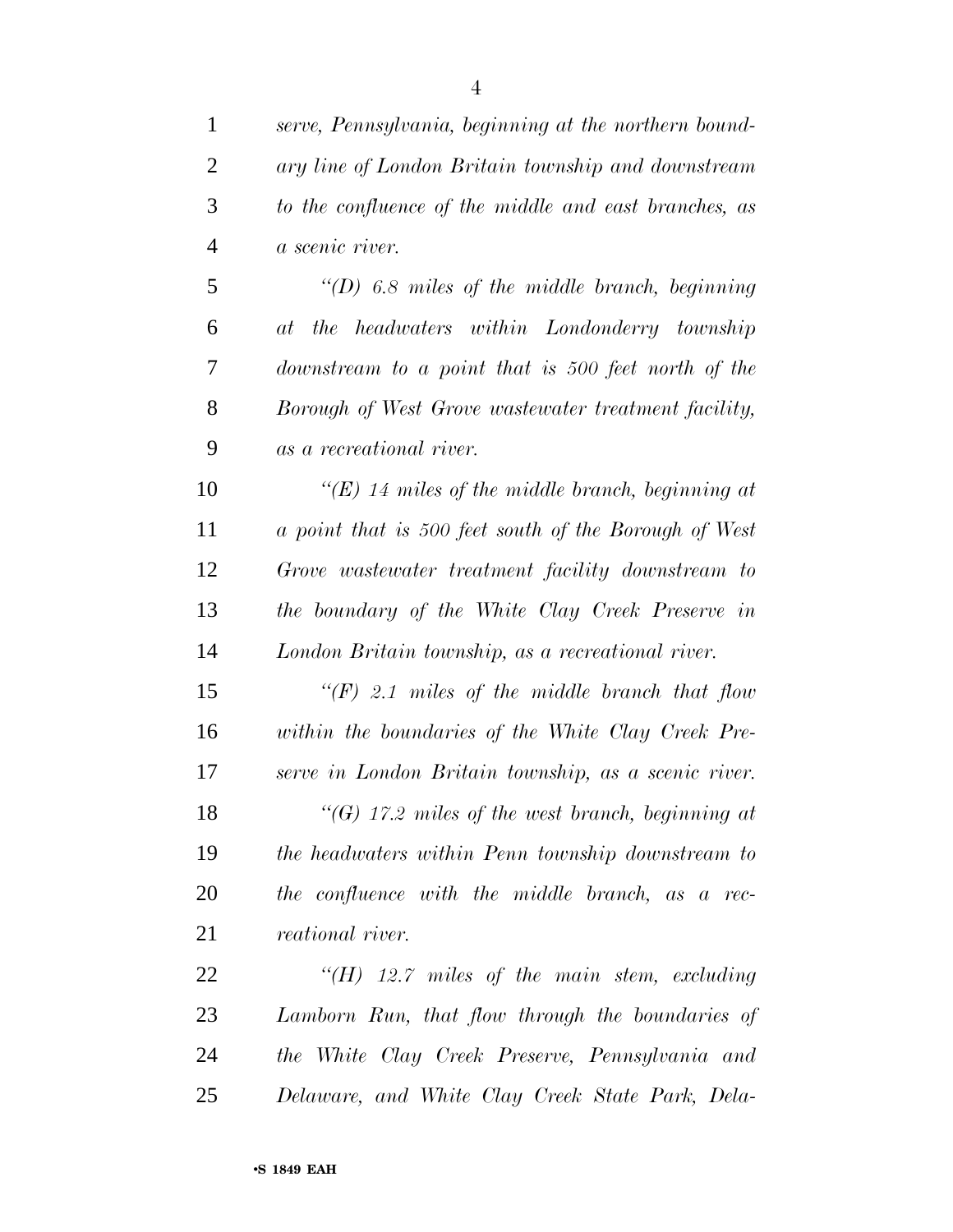| 1              | <i>ware, beginning at the confluence of the east and mid-</i> |
|----------------|---------------------------------------------------------------|
| $\overline{2}$ | dle branches in London Britain township, Pennsyl-             |
| 3              | vania, downstream to the northern boundary line of            |
| $\overline{4}$ | the city of Newark, Delaware, as a scenic river.              |
| 5              | $\lq (I)$ 5.4 miles of the main stem (including all           |
| 6              | second order tributaries outside the boundaries of the        |
| 7              | White Clay Creek Preserve and White Clay Creek                |
| 8              | State Park), beginning at the confluence of the east          |
| 9              | and middle branches in London Britain township,               |
| 10             | Pennsylvania, downstream to the northern boundary             |
| 11             | of the city of Newark, Delaware, as a recreational            |
| 12             | river.                                                        |
| 13             | "(J) 16.8 miles of the main stem beginning at                 |
| 14             | Paper Mill Road downstream to the Old Route 4                 |
| 15             | bridge, as a recreational river.                              |
| 16             | $\lq (K)$ 4.4 miles of the main stem beginning at the         |
| 17             | southern boundary of the property of the corporation          |
| 18             | known as United Water Delaware downstream to the              |
| 19             | confluence of White Clay Creek with the Christina             |
| 20             | River, as a recreational river.                               |
| 21             | "(L) 1.3 miles of Middle Run outside the bound-               |
| 22             | aries of the Middle Run Natural Area, as a rec-               |
| 23             | reational river.                                              |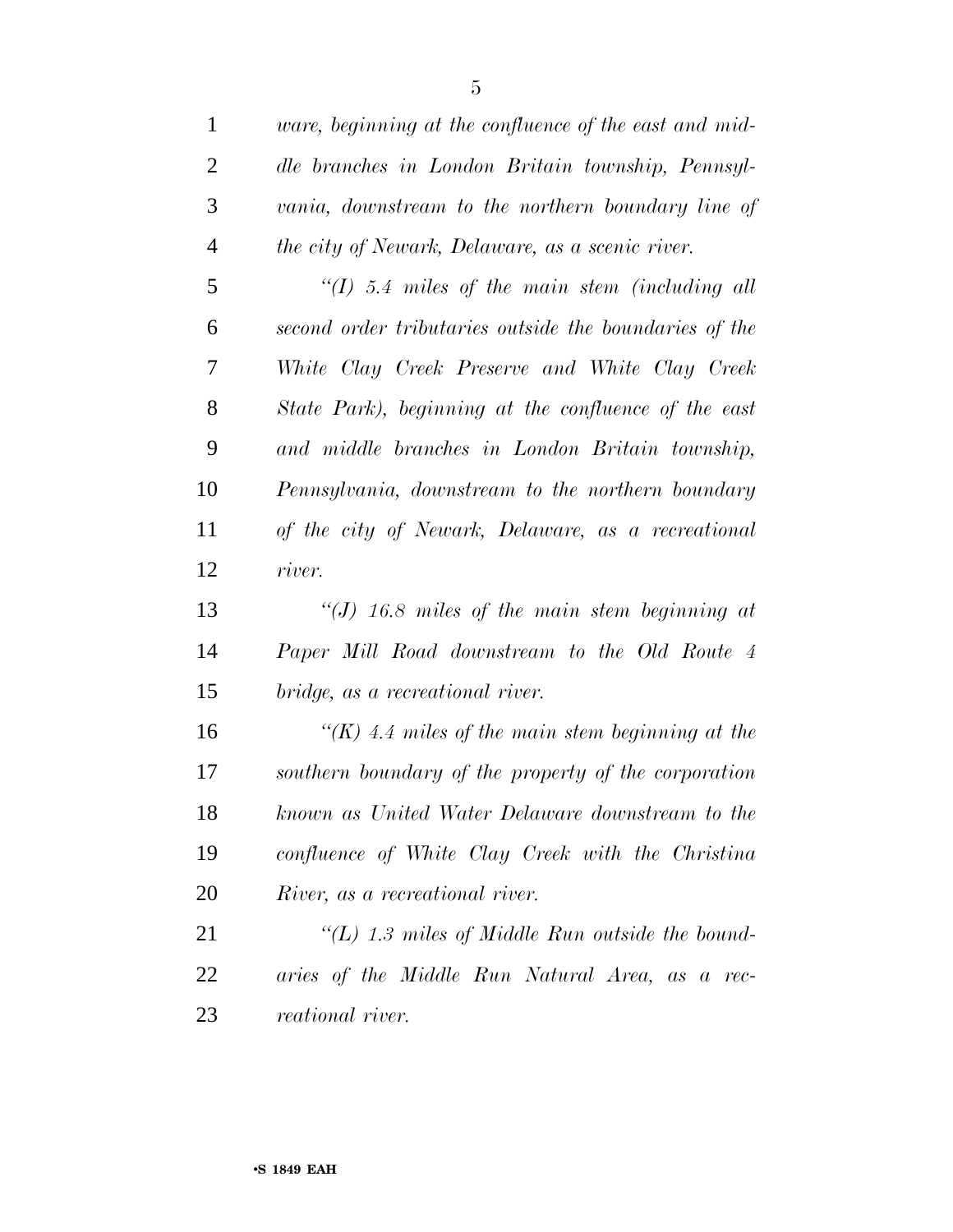*''(M) 5.2 miles of Middle Run that flow within the boundaries of the Middle Run Natural Area, as a scenic river. ''(N) 15.6 miles of Pike Creek, as a recreational river. ''(O) 38.7 miles of Mill Creek, as a recreational river.''.*

#### *SEC. 4. BOUNDARIES.*

 *With respect to each of the segments of White Clay Creek and its tributaries designated by the amendment made by section 3, in lieu of the boundaries provided for in section 3(b) of the Wild and Scenic Rivers Act (16 U.S.C. 1274(b)), the boundaries of the segment shall be 250 feet as measured from the ordinary high water mark on both sides of the segment.*

#### *SEC. 5. ADMINISTRATION.*

 *(a) BY SECRETARY OF THE INTERIOR.—The segments designated by the amendment made by section 3 shall be administered by the Secretary of the Interior (referred to in this Act as the ''Secretary''), in cooperation with the White Clay Creek Watershed Management Committee as provided for in the plan prepared by the White Clay Creek Wild and Scenic Study Task Force and the National Park Service, entitled ''White Clay Creek and Its Tributaries Wa-*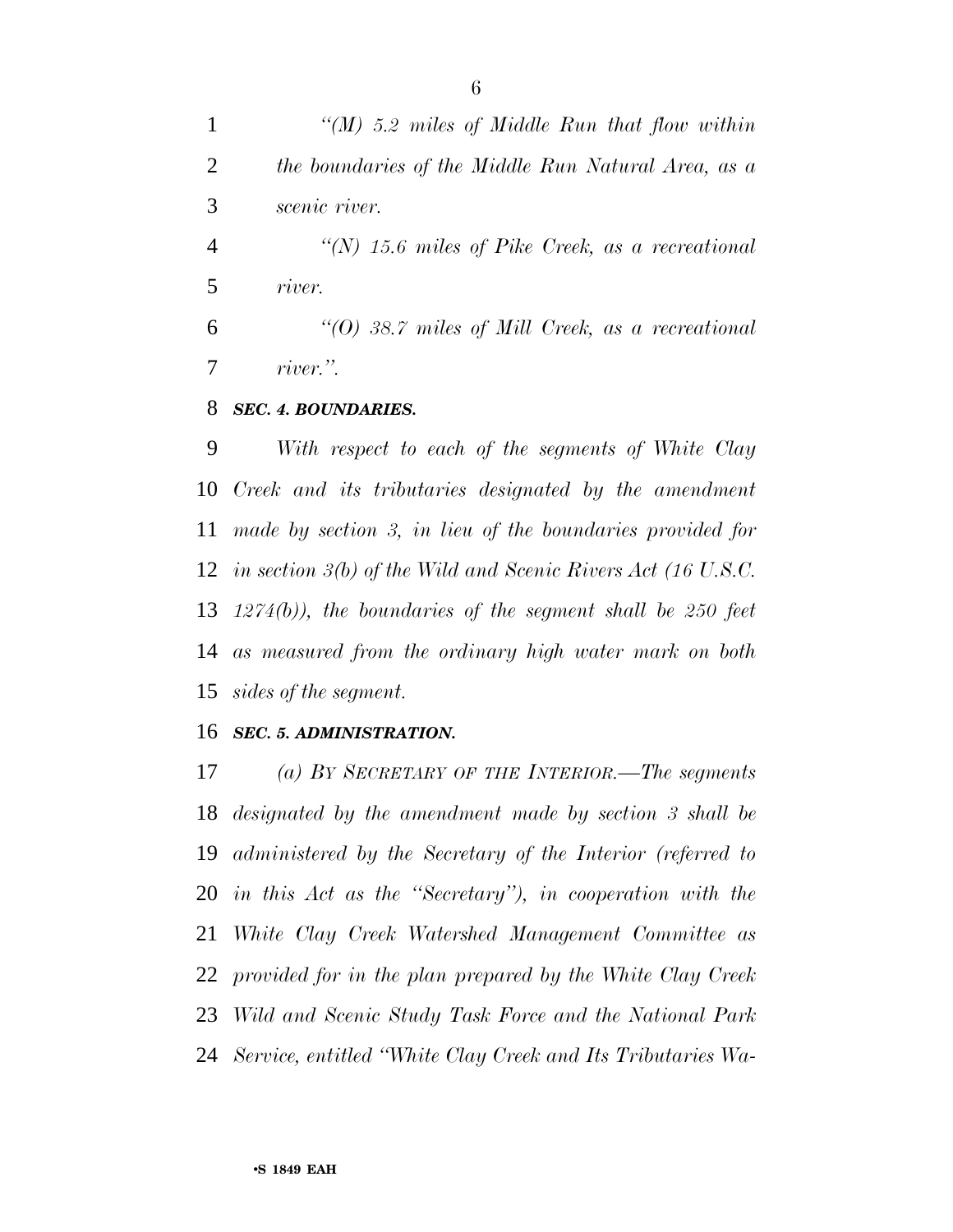*tershed Management Plan'' and dated May 1998 (referred to in this Act as the ''Management Plan'').*

 *(b) REQUIREMENT FOR COMPREHENSIVE MANAGE- MENT PLAN.—The Management Plan shall be considered to satisfy the requirements for a comprehensive management plan under section 3(d) of the Wild and Scenic Rivers Act (16 U.S.C. 1274(d)).*

 *(c) COOPERATIVE AGREEMENTS.—In order to provide for the long-term protection, preservation, and enhancement of the segments designated by the amendment made by sec- tion 3, the Secretary shall offer to enter into a cooperative agreement pursuant to sections 10(c) and 11(b)(1) of the Wild and Scenic Rivers Act (16 U.S.C. 1281(e), 1282(b)(1)) with the White Clay Creek Watershed Management Com-mittee as provided for in the Management Plan.*

#### *SEC. 6. FEDERAL ROLE IN MANAGEMENT.*

 *(a) IN GENERAL.—The Director of the National Park Service (or a designee) shall represent the Secretary in the implementation of the Management Plan, this Act, and the Wild and Scenic Rivers Act with respect to each of the seg- ments designated by the amendment made by section 3, in- cluding the review, required under section 7(a) of the Wild and Scenic Rivers Act (16 U.S.C. 1278(a)), of proposed fed-erally-assisted water resources projects that could have a di-*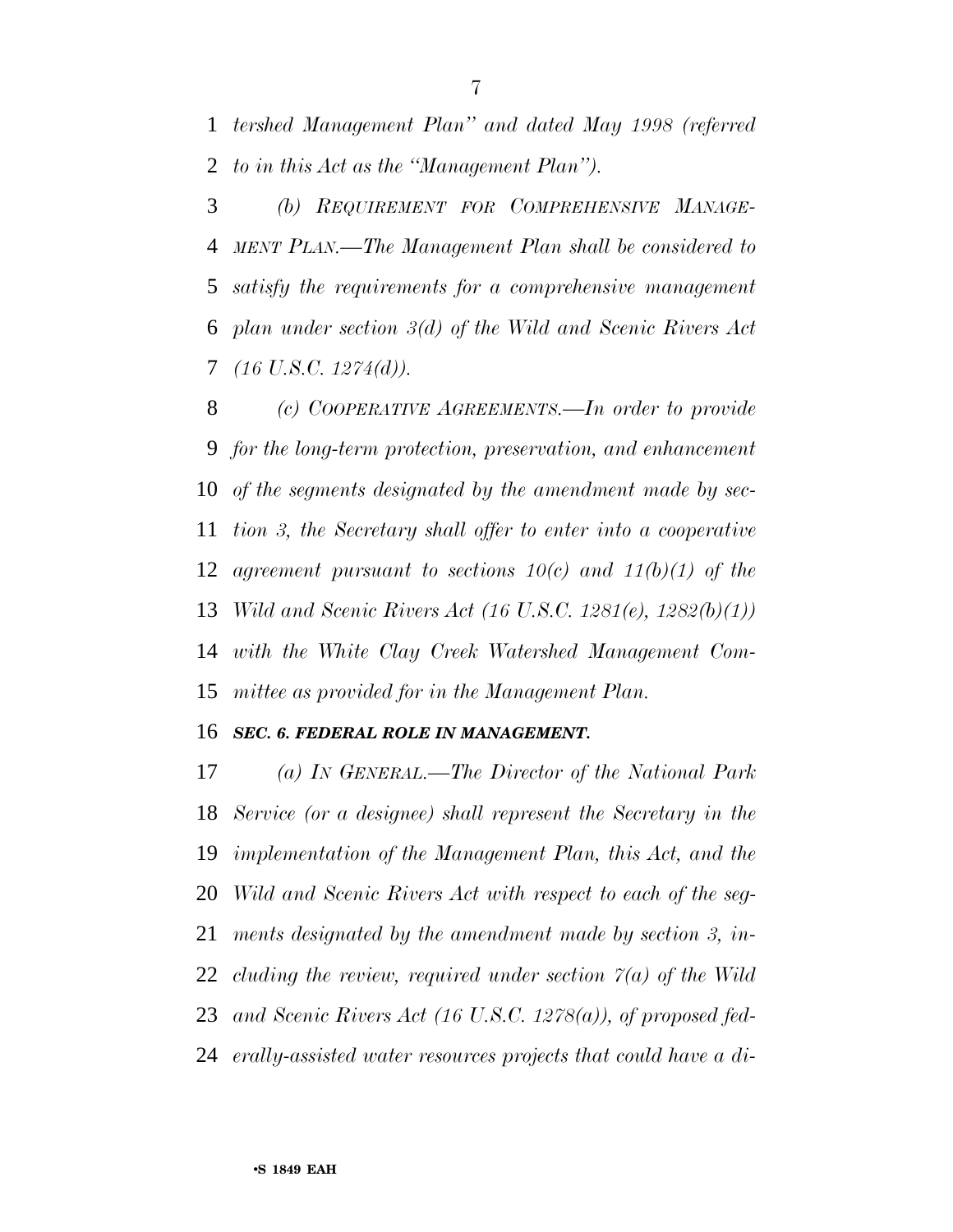*rect and adverse effect on the values for which the segment is designated.*

 *(b) ASSISTANCE.—To assist in the implementation of the Management Plan, this Act, and the Wild and Scenic Rivers Act with respect to each of the segments designated by the amendment made by section 3, the Secretary may provide technical assistance, staff support, and funding at a cost to the Federal Government in an amount, in the ag-gregate, of not to exceed \$150,000 for each fiscal year.*

 *(c) COOPERATIVE AGREEMENTS.—Any cooperative agreement entered into under section 10(e) of the Wild and Scenic Rivers Act (16 U.S.C. 1281(e)) relating to any of the segments designated by the amendment made by section 3—*

 *(1) shall be consistent with the Management Plan; and*

 *(2) may include provisions for financial or other assistance from the United States to facilitate the long-term protection, conservation, and enhancement of the segments.*

 *(d) NATIONAL PARK SYSTEM.—Notwithstanding sec- tion 10(c) of the Wild and Scenic Rivers Act (16 U.S.C. 1281(c)), any portion of a segment designated by the amendment made by section 3 that is not in the National*